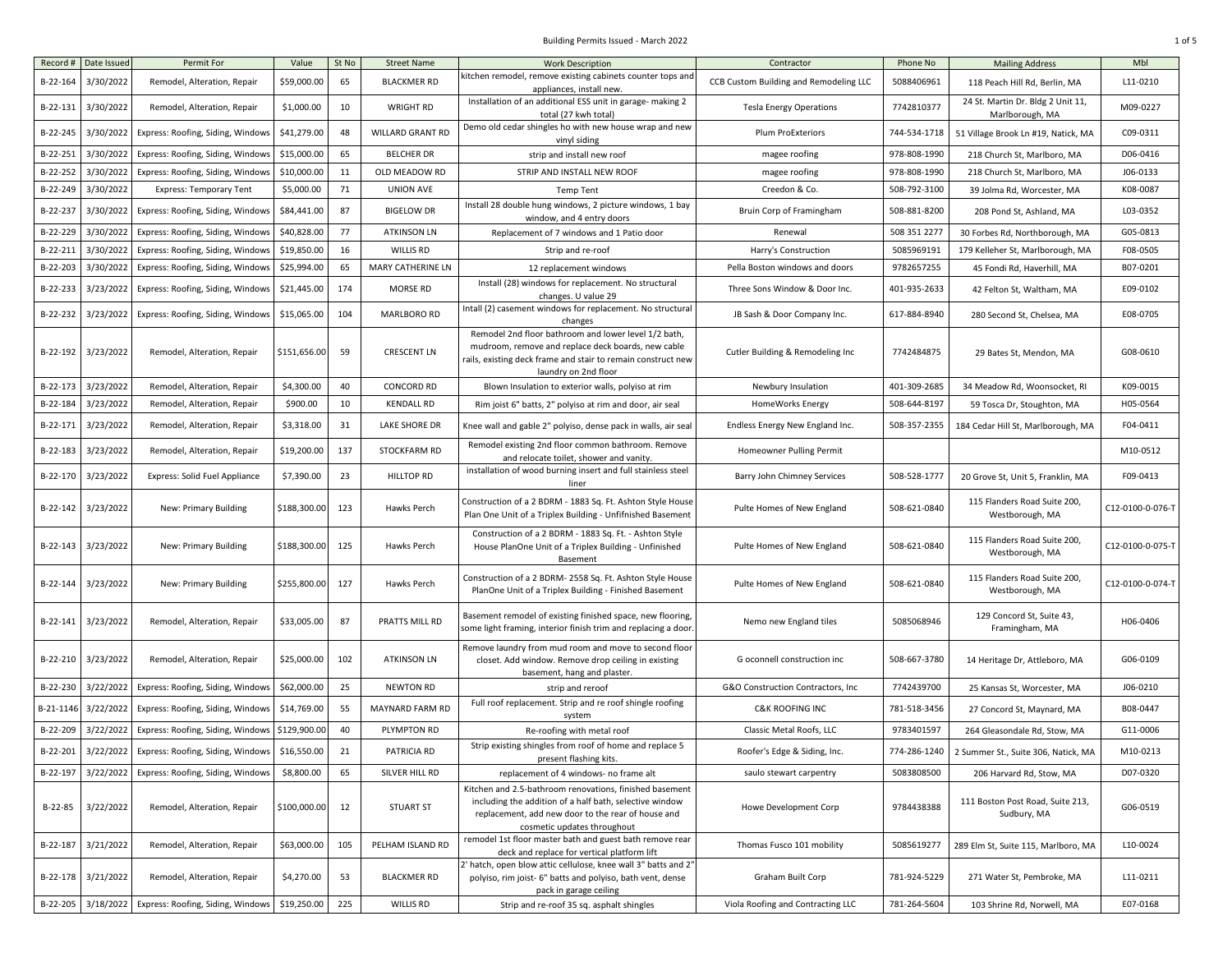| Record #  | Date Issued | Permit For                        | Value        | St No     | <b>Street Name</b>    | <b>Work Description</b>                                                                                                                                                                                             | Contractor                                 | Phone No     | <b>Mailing Address</b>                                      | Mbl              |
|-----------|-------------|-----------------------------------|--------------|-----------|-----------------------|---------------------------------------------------------------------------------------------------------------------------------------------------------------------------------------------------------------------|--------------------------------------------|--------------|-------------------------------------------------------------|------------------|
| B-22-196  | 3/18/2022   | <b>Express: Temporary Tent</b>    | \$1,650.00   | 100       | <b>HORSE POND RD</b>  | 40' x 60' Temp Tent                                                                                                                                                                                                 | Come Rain or Shine Tent Works              | 508-620-1961 | PO Box 74, Southborough, MA                                 | J06-0506         |
| B-21-494  | 3/18/2022   | Remodel, Alteration, Repair       | \$8,459.00   | 18        | PEAKHAM RD            | Blown Cellulose in attic and knee wall insulation, batts and<br>2" polyiso. vents and bath vent                                                                                                                     | Merrimack Valley Insulation                | 978-888-3495 | 23A Sullivan Rd, Billerica, MA                              | K04-0610         |
| B-22-94   | 3/18/2022   | Remodel, Alteration, Repair       | \$162,382.00 | 435       | Cold Brook Dr         | INSTALL SPRINKLER SYSTEM PER NFPA 13 IN BLDG 2                                                                                                                                                                      | PILOT CONSTRUCTION                         | 6037658916   | 24 Ladd St, Portsmouth, NH                                  | C12-0003-T       |
| B-22-175  | 3/18/2022   | Deck, Porch                       | \$35,119.00  | 108       | PANTRY RD             | Build new 4' x 24' farmers porch on front of accessory<br>dwelling (special Permit 17-30)                                                                                                                           | Professional Building Services by PMC, LLC | 603-475-1506 | 9 Olde Woode Rd. Salem, NH                                  | D10-0503         |
| B-22-217  | 3/18/2022   | Remodel, Alteration, Repair       | \$8,000.00   | 62        | <b>STONE RD</b>       | Remodel existing finished basement to create a play room<br>and exercise room. No Bedrooms.                                                                                                                         | Homeowner Pulling Permit                   |              |                                                             | K05-0190         |
| B-22-172  | 3/17/2022   | Remodel, Alteration, Repair       | \$20,000.00  | 23        | <b>GRISCOM RD</b>     | Renovate bathroom on 1st floor office. Fixtures in same<br>location                                                                                                                                                 | Warrior Homes LLC                          | 7819837982   | 112 Bay Dr, Sudbury, MA                                     | L11-0107         |
| B-22-148  | 3/17/2022   | Remodel, Alteration, Repair       | \$8,900.00   | 35        | <b>TAVERN CIR</b>     | replace 2 sliding door                                                                                                                                                                                              | saulo stewart carpentry                    | 5083808500   | 206 Harvard Rd, Stow, MA                                    | A07-0337         |
| $B-22-51$ | 3/17/2022   | Remodel, Alteration, Repair       | \$4,500.00   | 114       | Hawks Perch           | installing a new fire sprinkler system per NFPA 13D                                                                                                                                                                 | Meridian Fire Protection, Inc.             | 603-458-5552 | 50A Northwestern Dr, #5, Salem, NH                          | C12-0100-0-065-1 |
| $B-22-50$ | 3/17/2022   | Remodel, Alteration, Repair       | \$4,500.00   | 112       | Hawks Perch           | installing a new fire sprinkler system per NFPA 13D                                                                                                                                                                 | Meridian Fire Protection, Inc.             | 603-458-5552 | 50A Northwestern Dr, #5, Salem, NH                          | C12-0100-0-064-7 |
| B-22-151  | 3/17/2022   | Remodel, Alteration, Repair       | \$32,800.00  | 36        | <b>BABE RUTH DR</b>   | replacement of 17 windows                                                                                                                                                                                           | saulo stewart carpentry                    | 5083808500   | 206 Harvard Rd, Stow, MA                                    | G06-0103         |
| B-22-150  | 3/17/2022   | Remodel, Alteration, Repair       | \$11,000.00  | 40        | <b>SUNSET PATH</b>    | replace 5 doors                                                                                                                                                                                                     | saulo stewart carpentry                    | 5083808500   | 206 Harvard Rd, Stow, MA                                    | D07-0331         |
| B-22-145  | 3/17/2022   | Sign, Awning, Canopy              | \$850.00     | $215 - 1$ | <b>BOSTON POST RD</b> | Aluminum Composite Panel 6mm 120"x24" Burgundy<br>background with white cut vinyl lettering - Patti Bros<br>Lighting                                                                                                | Signarama - Kingston                       | 781 585-1355 | 62 Main St, Kingston, MA                                    | K10-0007-0-1B    |
| B-22-169  | 3/17/2022   | Remodel, Alteration, Repair       | \$47,500.00  | 410       | <b>BOSTON POST RD</b> | Suite 11 - relocate office partitions. Install track lighting.<br>Replace flooring.                                                                                                                                 | <b>Costello Construction</b>               | 781-820-1805 | 123 Ridge St, Winchester, MA                                | K08-0080         |
| B-22-107  | 3/17/2022   | Addition (incl. with Remodel)     | \$125,000.00 | 19        | CANDY HILL RD         | Addition to existing house. 2 car garage unfinished with<br>storage and mechanical on 1st floor and home office / multi<br>purpose room, bathroom and kitchenette on 2nd floor.                                     | HomeWorks Energy                           |              |                                                             | G10-0016         |
| B-22-167  | 3/17/2022   | Deck, Porch                       | \$30,000.00  | 36        | <b>BARBARA RD</b>     | Construct new PT wood deck behind house - approx 32' x<br>28'                                                                                                                                                       | Homeowner Pulling Permit                   |              |                                                             | G04-0422         |
| B-22-166  | 3/15/2022   | Remodel, Alteration, Repair       | \$28,000.00  | 136       | LINCOLN RD            | Remodel 2 bathrooms. Replace tub & surrounding tile in<br>bathroom #1 and new shower, toilet, sink & vanity and<br>floor.                                                                                           | VARONIL P. COUTO VC CONSTRUCTION           | 774-285-9629 | 45 Old North Rd, Hudson, MA                                 | F13-0019         |
| B-22-162  | 3/15/2022   | Remodel, Alteration, Repair       | \$6,892.00   | 25        | <b>THORNBERRY LN</b>  | Remove 2 non bearing walls to make one walk-in closet in<br>master bedroom                                                                                                                                          | Prime Home Renovations Inc                 | 754-235-4025 | 146-A Bishop St, Framingham, MA                             | F05-0904         |
| B-22-161  | 3/15/2022   | Remodel, Alteration, Repair       | \$70,000.00  | 15        | <b>CODMAN DR</b>      | Changing of kitchen cabinets & counters only, island as is.<br>No structural changes or venting work                                                                                                                | Sudbury Kitchens Inc                       | 978-443-8288 | 22 Union Ave, Suite 5, Sudbury, MA                          | G09-0803         |
| $B-22-15$ | 3/15/2022   | Solar                             | \$50,000.00  | 77        | <b>CHURCHILL ST</b>   | Install solar electric panel to the existing roof of a home<br>interconnected with the electrical grid 8.925 kW 21 panels<br>with 4 Tesla Powerwalls (rated at 54 kWh total) installed on<br>the residence exterior | Tesla Energy Operations Inc.               | 978-962-2598 | 24 St. Martins Dr., Building 2, Unit 11,<br>Marlborough, MA | G06-0339         |
| B-22-159  | 3/15/2022   | Remodel, Alteration, Repair       | \$40,000.00  | 20        | <b>BARTON DR</b>      | Renovate existing master bathroom and shower area.<br>Fixtures to remain in same locations.                                                                                                                         | <b>Warrior Homes LLC</b>                   | 7819837982   | 112 Bay Dr, Sudbury, MA                                     | G05-0137         |
| B-22-115  | 3/15/2022   | New: Primary Building             | \$188,300.00 | 122       | Hawks Perch           | Construction of a 2 BDRM 1883 Sq. Ft. Ashton Style House<br>PlanOne Unit of a Duplex Building - Unfinished Basement                                                                                                 | Pulte Homes of New England                 | 508-621-0840 | 115 Flanders Road Suite 200,<br>Westborough, MA             | C12-0100-0-069-T |
| B-22-114  | 3/15/2022   | New: Primary Building             | \$188,300.00 | 120       | Hawks Perch           | Construction of a 2BDRM - 1883 Sq. Ft. Bowman Style<br>HomeOne Unit of a Duplex Building - Unfinished Basement                                                                                                      | Pulte Homes of New England                 | 508-621-0840 | 115 Flanders Road Suite 200,<br>Westborough, MA             | C12-0100-0-068-T |
| B-22-132  | 3/15/2022   | Sign, Awning, Canopy              | \$6,000.00   | 509       | <b>BOSTON POST RD</b> | Install (1) set of 48" H x 306" W and (2) 14" H x 60" W sign<br>panels onto existing pylon sign. (Replacing existing signs)                                                                                         | I.D. Sign Group, Inc.                      | 508-238-8500 | 9 Bristol Drive, South Easton, MA                           | K07-0005         |
| B-22-103  | 3/14/2022   | Remodel, Alteration, Repair       | \$30,500.00  | 11        | HICKORY RD            | Alteration of existing basement. Insulation, partitioning of<br>existing Mech, Laundry, Storage, Hobby. Corrective work to<br>plumbing and electrical.                                                              | Homeowner Pulling Permit                   |              |                                                             | K06-0195         |
| B-22-89   | 3/14/2022   | Remodel, Alteration, Repair       | \$18,000.00  | 89        | LONGFELLOW RD         | Remove 1 exterior chimney stack 1st floor level - Fill in and<br>cover lower section in siding and top w/ small shed roof                                                                                           | AConcordCarpenter, LLC                     | 6177991971   | 61 Bedford Court, Concord, MA                               | C07-0509         |
| B-22-179  | 3/12/2022   | Express: Roofing, Siding, Window  | \$23,000.00  | 90        | WILLOW RD             | install (15) replacement windows in existing openings.                                                                                                                                                              | <b>DLM Remodeling</b>                      | 17817898827  | 101 Irving St, Waltham, MA                                  | H05-0033         |
| B-22-182  | 3/12/2022   | <b>Express: Temporary Tent</b>    | \$2,530.00   | 34        | ROBERT BEST RD        | To Erect a 30x60 Temporary Tent                                                                                                                                                                                     | Peak Event Services                        | 781-729-4000 | 36 Cabot Rd, Woburn, MA                                     | J05-0363         |
| B-22-180  | 3/12/2022   | Express: Roofing, Siding, Windows | \$16,757.00  | 60        | PENNYMEADOW RD        | Remove all roofing materials and install premium Owens<br>Corning roofing materials. Remove and replace lead at base<br>of chimney. Remove all debris.                                                              | Ranch Roofing Inc                          | 18007713938  | 1191 Mass Ave, Arlington, MA                                | H08-0012         |
| B-22-186  | 3/12/2022   | Express: Roofing, Siding, Windows | \$10,340.00  | 456       | DUTTON RD             | Replace 10 total windows                                                                                                                                                                                            | Northeast Home & Energy                    | 5088397001   | 21 N Main St, N Grafton, MA                                 | H05-0019         |
| B-22-174  | 3/12/2022   | Express: Roofing, Siding, Windows | \$12,000.00  | 54        | <b>BLACKMER RD</b>    | Strip & re-roof                                                                                                                                                                                                     | berini inc.                                | 5082452242   | 106 Hartford Ave West, Mendon, MA                           | L11-0207         |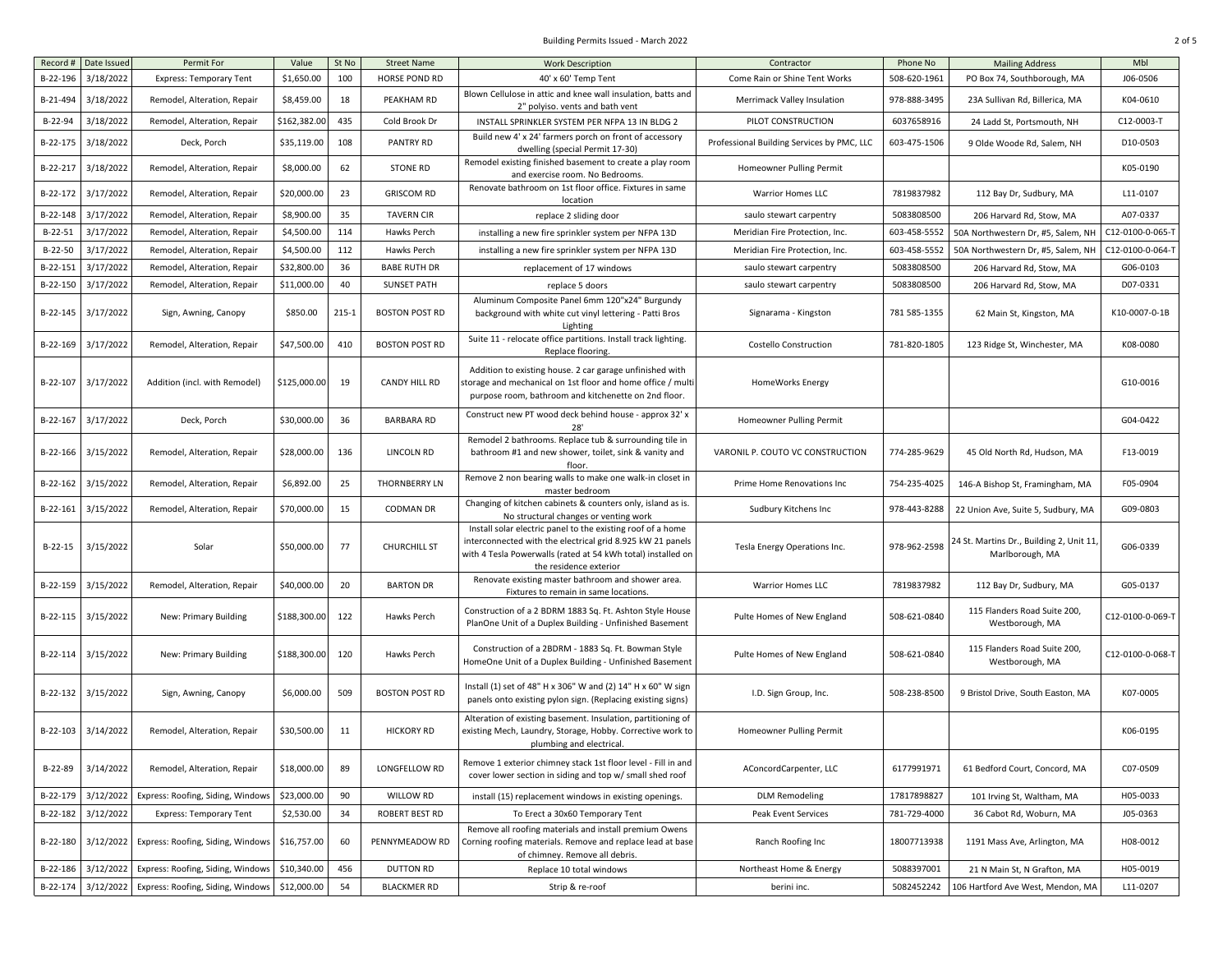## Building Permits Issued - March 2022 3 of 5

| Record #  | Date Issued         | Permit For                           | Value        | St No                   | <b>Street Name</b>     | <b>Work Description</b>                                                                                                                                                                                                                                                                   | Contractor                                  | Phone No       | <b>Mailing Address</b>                               | Mbl           |
|-----------|---------------------|--------------------------------------|--------------|-------------------------|------------------------|-------------------------------------------------------------------------------------------------------------------------------------------------------------------------------------------------------------------------------------------------------------------------------------------|---------------------------------------------|----------------|------------------------------------------------------|---------------|
| B-22-157  | 3/12/2022           | Remodel, Alteration, Repair          | \$6,000.00   | 122                     | PRIDES CROSSING RD     | Remodel of our second floor kids/guest bathroom to<br>include converting their standing tub into a walk-in shower                                                                                                                                                                         | Homeowner Pulling Permit                    |                |                                                      | K02-0313      |
| B-22-110  | 3/12/2022           | Remodel, Alteration, Repair          | \$3,452.00   | 44                      | PINE ST                | 2"plyiso knee wall, door and gable. Stair cover, damming, 9<br>batts attic                                                                                                                                                                                                                | Dipietro Home Energy Solutions dba Revise   | 978-203-6736   | 32 Middlesex St, Haverhill, MA                       | H04-0265      |
| B-22-155  | 3/12/2022           | Remodel, Alteration, Repair          | \$24,000.00  | 46                      | ABBOTTSWOOD            | Replace front door, foyer window above front door and one<br>window in master bath next to tub. No structural work.<br>Existing rough opening.                                                                                                                                            | Leanza Custom Builders LLC                  | 781-953-7434   | 31 Puffer Ln, Sudbury, MA                            | F06-0812      |
| B-22-146  | 3/12/2022           | Remodel, Alteration, Repair          | \$3,000.00   | $\overline{\mathbf{3}}$ | WASH BROOK RD          | Air seal, vapor barrier, open blow cellulose attic, bath vent,<br>vents                                                                                                                                                                                                                   | HomeWorks Energy                            | 508-644-8197   | 59 Tosca Dr, Stoughton, MA                           | J08-0311      |
| B-22-139  | 3/12/2022           | Remodel, Alteration, Repair          | \$5,106.00   | 143                     | <b>VICTORIA RD</b>     | PROPAVENTS, DAMMING, ATTIC FLOOR - 8" OPEN BLOW<br>CELLULOSE, ATTIC FLOOR - 9" OPEN BLOW CELLULOSE,<br>SHEATHING ACCESS, ATTIC STAIR COVER                                                                                                                                                | ROGERS INSULATION                           | 5088758930     | 225 Arlington St, Framingham, Ma                     | M11-0316      |
| B-22-134  | 3/12/2022           | Remodel, Alteration, Repair          | \$10,000.00  | 26                      | <b>FOX RUN</b>         | Attic open blow cellulose, vents, bath vent, 2" polyiso knee<br>wall, 3" batts knee wall                                                                                                                                                                                                  | Neeeco LLC                                  | 781-309-7540   | 10 Upton Dr, Wilmington, MA                          | J06-0904      |
| B-22-147  | 3/12/2022           | Remodel, Alteration, Repair          | \$23,138.00  | 41                      | WHISPERING PINE RD     | Renovate Hall bathroom, gut to studs and renovate with<br>new products.                                                                                                                                                                                                                   | M G Haffty Construction Inc                 | 508-965-1967   | 9 Bonazzoli Ave Unit 9, Hudson, MA                   | J05-0218      |
| B-22-140  | 3/12/2022           | <b>Express: Solid Fuel Appliance</b> | \$1,850.00   | 150-47                  | <b>NORTH RD</b>        | Install Woodstove and Install Stainless Steel Liner to<br>Woodstove                                                                                                                                                                                                                       | Barry John Chimney Services                 | 5085281777     | 20 Grove Street Unit 5, Franklin, MA                 | C11-0301-A-47 |
| B-22-130  | 3/12/2022           | Remodel, Alteration, Repair          | \$22,000.00  | 84                      | <b>FRENCH RD</b>       | Kitchen remodeling. No structural changes                                                                                                                                                                                                                                                 | OMEGA BUILDING COMPANY                      | 5084591079     | 516b Franklin St, Worcester, MA                      | J03-0016      |
| B-22-137  | 3/12/2022           | Solar                                | \$17,999.00  | 21                      | <b>EASY ST</b>         | Installation of an interconnected rooftop PV system (355<br>W), 26 panels, 9.230 KW DC                                                                                                                                                                                                    | Sunrun Installation Services Inc.           | 978-319-5682   | 734 Forest Street, Ste 400,<br>Marlborough, MA       | K05-0220      |
| B-22-91   | 3/11/2022           | Remodel, Alteration, Repair          | \$49,700.00  | 25                      | PLANTATION CIR         | Remodel of 3 bathrooms. New floor & wall tile, vanities,<br>and bathroom fans. New shower and bathtub fixtures. Keep<br>existing footprint. No structural or exterior work.                                                                                                               | Paniago & Son General Construction Services | 617-997-1186   | 45 Seagirt Ave #4, Saugus, MA                        | J09-0202      |
| B-22-111  | 3/11/2022           | Solar                                | \$55,000.00  | 6                       | CARDING MILL RD        | Install solar electric panels to roof of existing home,<br>interconnected with the electrical system17 kw 40 panels2<br>Tesla powerwall battery(rated @ 27 kwh total) installed in<br>on exterior noncombustable material                                                                 | <b>Tesla Energy Operations</b>              | 7742810377     | 24 St. Martin Dr. Bldg 2 Unit 11,<br>Marlborough, MA | L03-0348      |
| B-22-127  | 3/11/2022           | Remodel, Alteration, Repair          | \$3,000.00   | - 5                     | PARTRIDGE LN           | open blow cellulose in attic, venting, bath vent                                                                                                                                                                                                                                          | HomeWorks Energy                            | 508-644-8197   | 59 Tosca Dr, Stoughton, MA                           | H03-0624      |
| B-22-123  | 3/11/2022           | Remodel, Alteration, Repair          | \$7,000.00   | 6                       | MOORE RD               | Rim 2" therm polyiso and 6" batts, dense pack in walls,<br>vents, bath vent                                                                                                                                                                                                               | HomeWorks Energy                            | 508-644-8197   | 59 Tosca Dr, Stoughton, MA                           | G05-0033      |
| B-22-129  | 3/11/2022           | Addition (incl. with Remodel)        | \$52,000.00  | 11                      | PARMENTER RD           | Construct new detached 2 car garage 24'x28'                                                                                                                                                                                                                                               | Paul F. Silva                               | 508-397-8465   | 105 Millwood St, Framingham, MA                      | F06-0202      |
| B-22-117  | 3/11/2022           | Remodel, Alteration, Repair          | \$100,000.00 | 12                      | HOLLOW OAK DR          | Kitchen remodel including taking down baring wall and<br>replacing with beam                                                                                                                                                                                                              | Liberty Homes design build INC              | 5083090155     | 348 Boston Post Rd, Unit 4, Sudbury,<br>MA           | G06-0208      |
| B-22-128  | 3/11/2022           | Remodel, Alteration, Repair          | \$33,866.00  | 72                      | <b>WAKE ROBIN RD</b>   | Heat pumps installation: 1 x LUU240HHV / LHN248HV(One<br>24K Concealed Duct In Attic with 4 Supplies for 4<br>Bedrooms)2 x LMU180HHV3 x LSN090HSV5 (sunroom,<br>family room, bedroom)1x LMN079HVT (living room)                                                                           | Endless Energy New England Inc.             | 508-357-2355   | 184 Cedar Hill St, Marlborough, MA                   | F08-0330      |
| B-22-80   | 3/11/2022           | Solar                                | \$11,941.00  | 10                      | ALTA RD                | isntallation of 10 roof mounted solar panels and associated<br>electrical equipment. system size: 4 kW DC                                                                                                                                                                                 | <b>Energy Monster</b>                       | (508) 796-5525 | 311 Main St, Worcester, MA                           | M09-0228      |
| B-22-122  | 3/11/2022           | Remodel, Alteration, Repair          | \$2,213.00   | 297                     | <b>WILLIS RD</b>       | Dense pack garage ceiling per mass save                                                                                                                                                                                                                                                   | Urban Repairs & Insulation                  | 617-875-1304   | 16 Fairmount St, Boston, MA                          | D07-0009      |
| B-22-149  | 3/10/2022           | Express: Roofing, Siding, Window     | \$9,300.00   | 26                      | <b>TAVERN CIR</b>      | replacement of 4 windows and 2 doors                                                                                                                                                                                                                                                      | saulo stewart carpentry                     | 5083808500     | 206 Harvard Rd, Stow, MA                             | A07-0315      |
| B-22-156  | 3/10/2022           | Express: Roofing, Siding, Window     | \$14,324.00  | 66                      | PRATTS MILL RD         | Replacement of 5 windows                                                                                                                                                                                                                                                                  | Renewal by Andersen                         | 508 351 2277   | 30 Forbes R, Northboroughm, MA                       | H06-0004      |
| B-22-152  | 3/10/2022           | Express: Roofing, Siding, Windows    | \$49,959.00  | 16                      | <b>INDIAN RIDGE RD</b> | Replacement of 19 windows                                                                                                                                                                                                                                                                 | Renewal by Andersen                         | 508 351 2277   | 30 Forbes Rd, Northborough, MA                       | K09-0446      |
| B-22-135  | 3/10/2022           | Express: Roofing, Siding, Windows    | \$34,470.00  | $\overline{5}$          | SOUTHWEST CIR          | Strip and re-roof                                                                                                                                                                                                                                                                         | Egama Roofing Corp                          | 5088083523     | 1116 Old Connecticut Path,                           | K04-0617      |
| B-22-59   | 3/10/2022           | New: Accessory Building              | \$12,000.00  | 137                     | <b>HAYNES RD</b>       | Garage - Completion of building work - insulation, wall                                                                                                                                                                                                                                   | Homeowner Pulling Permit                    |                | Framingham M/                                        | D09-0102      |
| $B-22-44$ | 3/10/2022           | Addition (incl. with Remodel)        | \$150,000.00 | 47                      | <b>HICKORY RD</b>      | board, carpentry for fireproofing<br>New Addition; Renovating kitchen, adding master and                                                                                                                                                                                                  | Homeowner Pulling Permit                    |                |                                                      | K05-0184      |
|           | B-22-116 3/10/2022  | Remodel, Alteration, Repair          | \$14,800.00  | 35                      | <b>MORAN CIR</b>       | additional car garage, residing<br>Remove wall between kitchen and dining room, add a<br>engineered LVL on ceilling and post. Add post in the<br>basement to support the beam.Install ktchen island(island<br>only, ktchen and cabinet will remain the same), repair and<br>finish floor. | ARQUIMEDES ROCHA                            | 5088735534     | 2 Aaron St, Framingham, MA                           | M08-0107      |
|           | B-21-1115 3/10/2022 | New: Primary Building                | \$572,000.00 | 22                      | FOX HILL DR            | New single family home 4,576 Sq. Ft. unfinished basement,<br>unfinished attic                                                                                                                                                                                                             | P.Catalano Construction LLC                 | 978 727-7687   | 9 Graniteville Rd, Westford, MA                      | B07-0208      |
| B-22-118  | 3/9/2022            | Remodel, Alteration, Repair          | \$15,000.00  | 26                      | <b>WASHINGTON DR</b>   | remodel master bathroom                                                                                                                                                                                                                                                                   | CCB Custom Building and Remodeling LLC      | 5088406961     | 118 Peach Hill Rd, Berlin, MA                        | K05-0432      |
| B-22-120  | 3/9/2022            | Remodel, Alteration, Repair          | \$6,000.00   | 31                      | THUNDER RD             | Stair cover, attic open blow cellulose, propavent, bath fan,<br>2" polyiso on kneewall                                                                                                                                                                                                    | Clean Tech Construction                     | 617-271-0768   | 40 Messina Dr, Braintree, MA                         | E08-0342      |
| B-21-1018 | 3/9/2022            | Addition (incl. with Remodel)        | \$300,000.00 | 461                     | NORTH RD               | Addition with remodeling / the same foot print of<br>foundation will remain - Add second story and extend over<br>garage.                                                                                                                                                                 | New England chr inc                         | 6177851743     | 12 pleasant St, Saugus, MA                           | C08-0035      |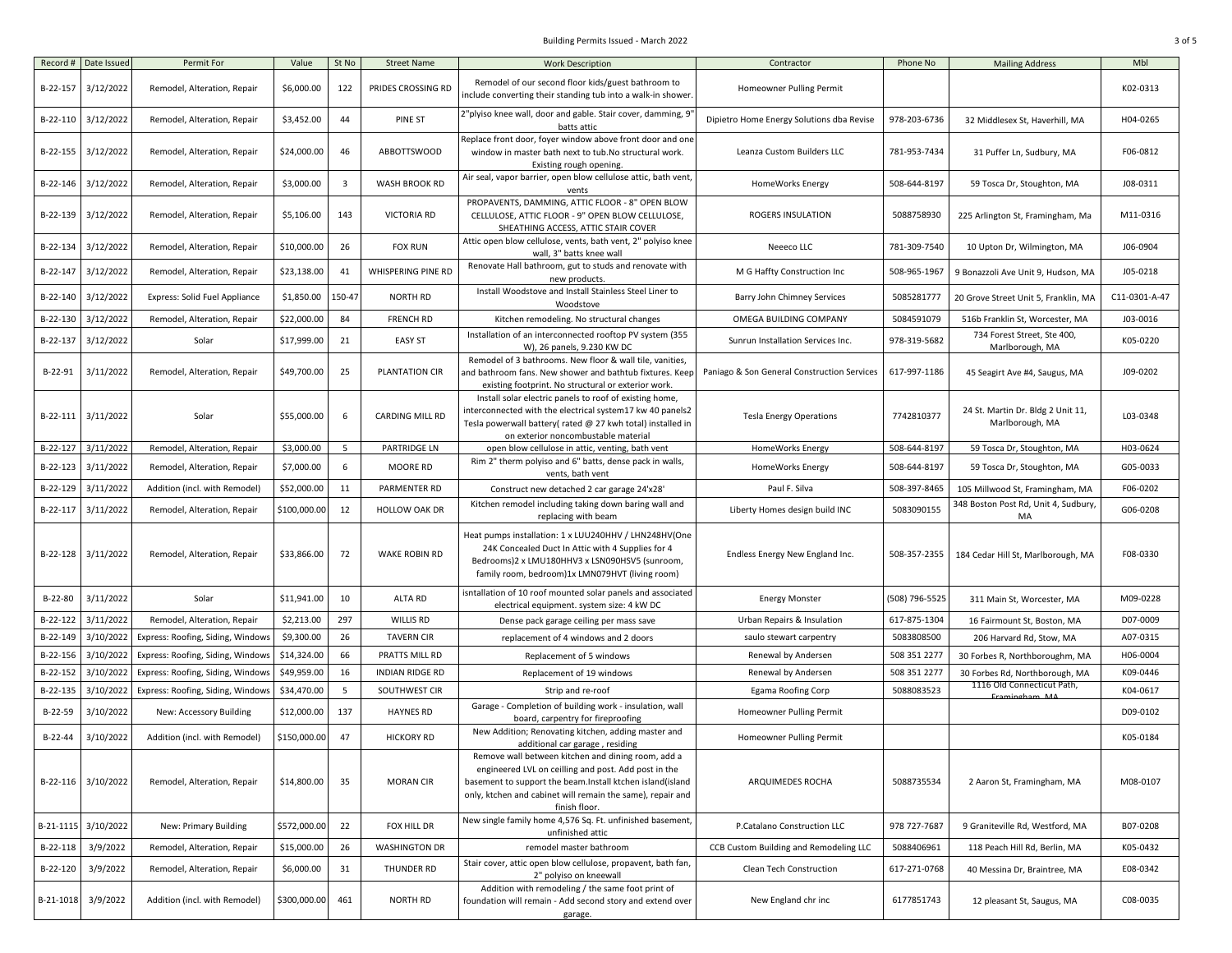## Building Permits Issued - March 2022 4 of 5

| Record #  | Date Issued | Permit For                        | Value           | St No | <b>Street Name</b>       | <b>Work Description</b><br>Master Bath - remove tile from floor, shower, walls.                                                                                                                                                                                                                                                                                | Contractor                      | Phone No     | <b>Mailing Address</b>                          | Mbl              |
|-----------|-------------|-----------------------------------|-----------------|-------|--------------------------|----------------------------------------------------------------------------------------------------------------------------------------------------------------------------------------------------------------------------------------------------------------------------------------------------------------------------------------------------------------|---------------------------------|--------------|-------------------------------------------------|------------------|
| B-22-108  | 3/9/2022    | Remodel, Alteration, Repair       | \$59,734.00     | 5     | <b>BALDWIN DR</b>        | Remove existing tub. Re-tile, install new tub and bath<br>accessories, re-install vanity                                                                                                                                                                                                                                                                       | IPI Renovations, Inc.           | 774-993-8245 | 131 Flanders Rd, Westborough, MA                | F07-0903         |
| B-21-900  | 3/9/2022    | Remodel, Alteration, Repair       | \$7,000.00      | 34    | WAKE ROBIN RD            | Air seal, stair cover, open blow cellulose, batts in rim, dense<br>pack in walls                                                                                                                                                                                                                                                                               | Neeeco LLC                      | 7813097540   | 10 Upton Drive STE 8, Wilmington,<br>MA         | F08-0326         |
| B-21-471  | 3/9/2022    | Remodel, Alteration, Repair       | \$3,846.00      | 36    | THUNDER RD               | Blown Cellulose insulation in attic                                                                                                                                                                                                                                                                                                                            | Merrimack Valley Insulation     | 978-888-3495 | 23A Sullivan Rd, Billerica, MA                  | E08-0344         |
| B-22-104  | 3/8/2022    | Remodel, Alteration, Repair       | \$5,000.00      | 54    | AMES RD                  | open blow cellulose, stair cover, fan box, propavent bath                                                                                                                                                                                                                                                                                                      | HomeWorks Energy                | 508-644-8197 | 59 Tosca Dr, Stoughton, MA                      | M10-0605         |
|           |             |                                   |                 |       |                          | vent, 2" polyiso on wall<br>Air seal, whole house fan box, stair cover. No structural                                                                                                                                                                                                                                                                          |                                 |              |                                                 |                  |
| B-22-105  | 3/8/2022    | Remodel, Alteration, Repair       | \$2,000.00      | 21    | <b>MARY CATHERINE LN</b> | changes.                                                                                                                                                                                                                                                                                                                                                       | HomeWorks Energy                | 508-644-8197 | 59 Tosca Dr, Stoughton, MA                      | B07-0602         |
| B-22-102  | 3/8/2022    | Remodel, Alteration, Repair       | \$3,000.00      | 583   | PEAKHAM RD               | 2" polyiso rim, batts in knee wall, 2" polyiso knee wall, No<br>structural changes.                                                                                                                                                                                                                                                                            | <b>HomeWorks Energy</b>         | 781-205-4520 | 59 Tosca Dr, Stoughton, MA                      | H08-0038         |
| B-22-92   | 3/8/2022    | Remodel, Alteration, Repair       | \$3,000.00      | 157   | MAYNARD FARM RD          | Air seal, open blow cellulose, bath vent, walls dense pack                                                                                                                                                                                                                                                                                                     | HomeWorks Energy                | 781-205-4520 | 56 Tosca Dr, Stoughton, MA                      | B08-0322         |
| B-22-113  | 3/8/2022    | Remodel, Alteration, Repair       | \$1,900.00      | 18    | <b>HARVARD DR</b>        | Dense pack garage ceiling                                                                                                                                                                                                                                                                                                                                      | <b>Energy Monster</b>           | 5087965525   | 311 Main St, Worcester, MA                      | C07-0505         |
| B-22-98   | 3/8/2022    | Remodel, Alteration, Repair       | \$37,650.00     | 11    | <b>GREAT RD</b>          | Remodel kitchen and dining room. Remove drop ceiling in<br>dining room and kitchenInstall new blueboard and plaster<br>ceiling                                                                                                                                                                                                                                 | O'Malley Construction Inc.      | 16173098702  | 41 Birchcroft Rd, Canton, MA                    | B07-0018         |
| $B-22-81$ | 3/8/2022    | Remodel, Alteration, Repair       | \$104,000.00    | 41    | <b>FORD RD</b>           | New Kitchen renvation, existing foot print                                                                                                                                                                                                                                                                                                                     | Leanza Custom Builders LLC      | 781-953-7434 | 31 Puffer Ln, Sudbury, MA                       | C07-0499         |
| B-22-101  | 3/8/2022    | Remodel, Alteration, Repair       | \$2,000.00      | 387   | NORTH RD                 | Insulation batts at rim, air sealing, stair cover, weathers<br>stripping                                                                                                                                                                                                                                                                                       | NEEECO                          | 7813097540   | 10 Upton Dr, Wilmington, MA                     | C08-0041         |
| B-22-95   | 3/8/2022    | Remodel, Alteration, Repair       | \$10,500.00     | 34    | MINEBROOK RD             | 2nd floor bathroom remodel, new tub, new toilet, new<br>vanity, new tile shower surround, new tile floor, repair,<br>paint. Same layout.                                                                                                                                                                                                                       | <b>AHG Construction LLC</b>     | 9787931455   | 194 Randall Rd, Stow, MA                        | F08-0404         |
| B-22-99   | 3/8/2022    | Remodel, Alteration, Repair       | \$4,000.00      | 133   | <b>DUTTON RD</b>         | Insulation, Batts at rim, vents, open blow cellulose, bath fan<br>hose                                                                                                                                                                                                                                                                                         | NEEECO                          | 7813097540   | 10 Upton Dr, Wilmington, MA                     | K03-0009         |
| B-22-100  | 3/8/2022    | Remodel, Alteration, Repair       | \$7,100.00      | 51    | POWERS RD                | Air Sealing / Insulation / Weatherization                                                                                                                                                                                                                                                                                                                      | Modern Energy LLC               | 508-449-0449 | 12 Hycrest Rd, Charlton, MA                     | B08-0022         |
| B-22-75   | 3/7/2022    | New: Primary Building             | \$188,300.00    | 119   | Hawks Perch              | Construction of a 2 BDRM - 1883 Sq. Ft. Bowman Style<br>House Plan - One Unit of a Triplex BuildingUnfinished<br>Basement                                                                                                                                                                                                                                      | Pulte Homes of New England      | 508-621-0840 | 115 Flanders Road Suite 200,<br>Westborough, MA | C12-0100-0-077-T |
| B-22-73   | 3/7/2022    | New: Primary Building             | \$188,300.00    | 115   | Hawks Perch              | Construction of a 2 BDRM - 1883 Sq. Ft. Bowman Style<br>House Plan - One Unit of a Triplex Building Unfinished<br>Basement                                                                                                                                                                                                                                     | Pulte Homes of New England      | 508-621-0840 | 115 Flanders Road Suite 200,<br>Westborough, MA | C12-0100-0-079-T |
| $B-22-74$ | 3/7/2022    | New: Primary Building             | \$188,300.00    | 117   | Hawks Perch              | Construction of a 2 BDRM - 1883 Sq. Ft. Ashton Style House<br>Plan - One Unit of a Triplex Building Unfinished Basement                                                                                                                                                                                                                                        | Pulte Homes of New England      | 508-621-0840 | 115 Flanders Road Suite 200,<br>Westborough, MA | C12-0100-0-078-T |
| $B-22-30$ | 3/7/2022    | Remodel, Alteration, Repair       | \$4,500.00      | 104   | Orchard Dr               | installing a new fire sprinkler system per NFPA 13D                                                                                                                                                                                                                                                                                                            | Meridian Fire Protection, Inc.  | 603-458-5552 | 50A Northwestern Dr, #5, Salem, NI              | C12-0100-0-A03-T |
| $B-22-31$ | 3/7/2022    | Remodel, Alteration, Repair       | \$4,500.00      | 106   | Orchard Dr               | installing a new fire sprinkler system per NFPA 13D                                                                                                                                                                                                                                                                                                            | Meridian Fire Protection, Inc.  | 603-458-555  | 50A Northwestern Dr, #5, Salem, NH              | C12-0100-0-A04-T |
| $B-22-32$ | 3/7/2022    | Remodel, Alteration, Repair       | \$4,500.00      | 108   | Orchard Dr               | installing a new fire sprinkler system per NFPA 13D                                                                                                                                                                                                                                                                                                            | Meridian Fire Protection, Inc.  | 603-458-5552 | 50A Northwestern Dr, #5, Salem, NH              | C12-0100-0-A05-T |
| B-22-165  | 3/7/2022    | Remodel, Alteration, Repair       | \$5,000.00      | 524   | <b>CONCORD RD</b>        | Finishing the storage space beneath garage. Taking over for<br>permit B-21-377                                                                                                                                                                                                                                                                                 | Homeowner Pulling Permit        |              |                                                 | F10-0020         |
| B-22-163  | 3/7/2022    | Express: Roofing, Siding, Windows | \$6,007.00      | 534   | PEAKHAM RD               | Install 6 windows for replacement. No structural change                                                                                                                                                                                                                                                                                                        | Coastal Windows & Exteriors Inc | 978-304-0495 | 236 Cabot St, Beverly, MA                       | H08-0030         |
| $B-22-18$ | 3/4/2022    | Remodel, Alteration, Repair       | \$100,000.00    | 62    | <b>STONE RD</b>          | Complete remodel of kitchen different layout, complete<br>remodel of full bathroom and convert half bathroom into a<br>full bathroom, located on same first floor. Stamped Plans<br>show more details about layout on kitchen and bathrooms<br>renovations. Replacement of six windows. Front and back<br>deck and installation of LVL according to the plans. | Homeowner Pulling Permit        |              |                                                 | K05-0190         |
| B-22-88   | 3/4/2022    | Remodel, Alteration, Repair       | \$98,150.00     | 22    | <b>WASHINGTON DR</b>     | Add a master bathroom                                                                                                                                                                                                                                                                                                                                          | Karalis Construction Inc        | 6175157925   | 132 Bonad Rd, Brookline, MA                     | K05-0431         |
| B-22-28   | 3/4/2022    | Remodel, Alteration, Repair       | \$20,000.00 100 |       | Orchard Dr               | converted garage office area for temporary model at Emery<br>community. Unit will be brought back to original plan upon<br>completion of community sales                                                                                                                                                                                                       | Pulte Homes of New England      | 5085097182   | 115 Flanders Road Suite 200,<br>Westborough, MA | C12-0100-0-A01-T |
| B-21-906  | 3/4/2022    | Remodel, Alteration, Repair       | \$120,000.00    | 490   | <b>BOSTON POST RD</b>    | SUITE 201 - Alteration to warehouse. New small rooms.                                                                                                                                                                                                                                                                                                          | JBJ Construction                | 508-309-5519 | 259 Turnpike Rd, Southborough, MA               | K07-0018         |
| B-22-58   | 3/4/2022    | New: Accessory Building           | \$60,000.00     | 11    | CANDY HILL LN            | Build new cabana in back yard around new pool.                                                                                                                                                                                                                                                                                                                 | RB Haworth & Son Builders       | 617-429-6011 | 36 Sawyer Hill Rd, Berlin, MA                   | G10-0009         |
| B-22-154  | 3/4/2022    | Express: Roofing, Siding, Windows | \$25,411.00     | 88    | <b>HUDSON RD</b>         | Remove existing shlingle roof and install new GAF shingle<br>roof                                                                                                                                                                                                                                                                                              | Patriot contracting inc corp    | 7742796322   | 5 Chrysler Rd, Apt 202, Natick, MA              | G08-0038         |
| B-22-106  | 3/3/2022    | Addition (incl. with Remodel)     | \$330,000.00    | 235   | <b>HAYNES RD</b>         | Construct a two car garage, increase number of bedrooms<br>to 4, includes a new septic system. This is NOT an accessory<br>dwelling. Full fire alarms to code throughout.                                                                                                                                                                                      | Leighton Construction           | 6179668072   | 19 Drew Rd, Belmont, MA                         | C08-0043         |
| B-22-153  | 3/3/2022    | Express: Roofing, Siding, Windows | \$8,526.00      | 33    | SINGLETARY LN            | Partial Strip and re-roof and replace skylight- tree damage                                                                                                                                                                                                                                                                                                    | <b>H&amp;R Roofing</b>          | 5083484348   | 763 Waverly St, Framingham, MA                  | K10-0128         |